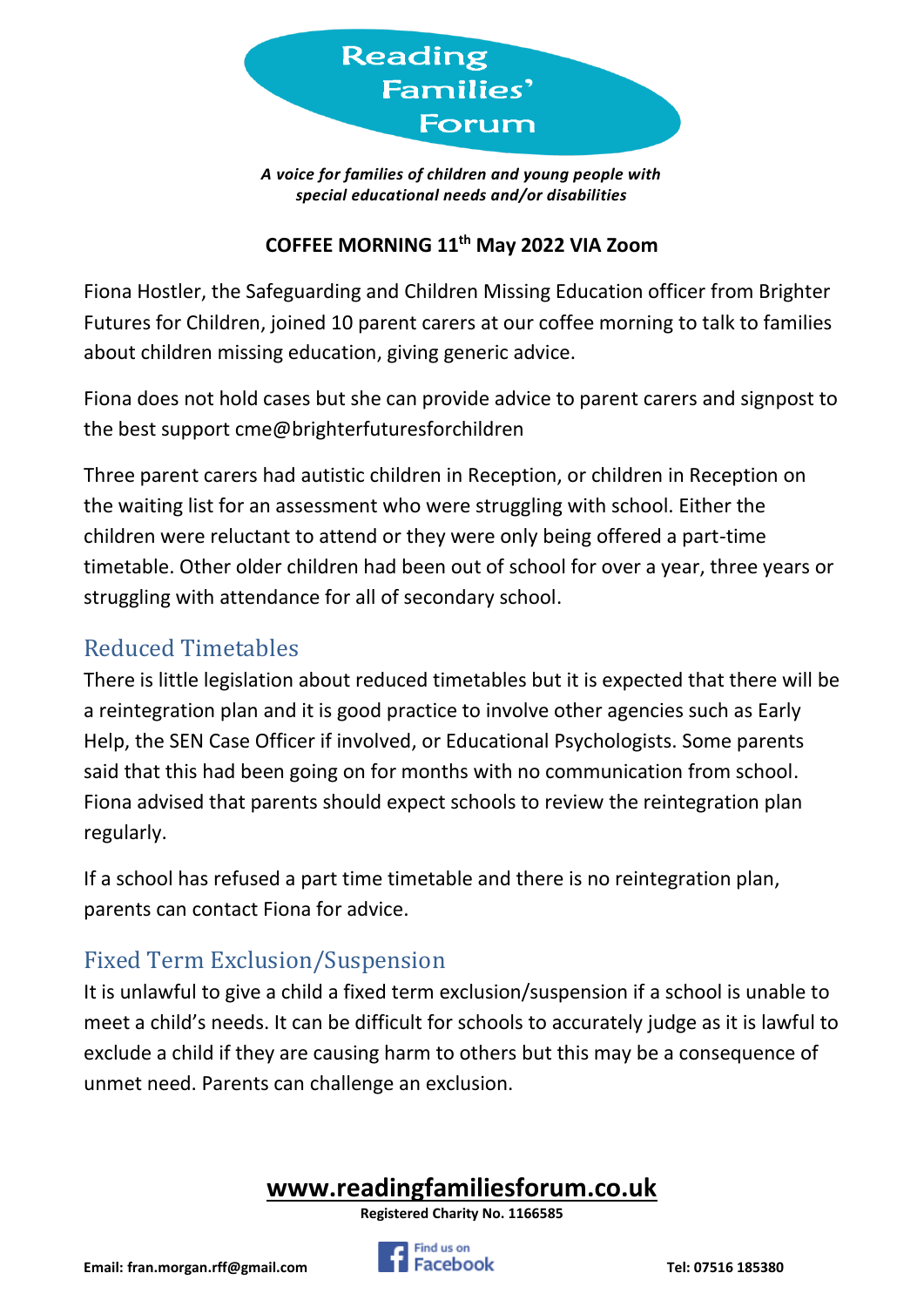

*A voice for families of children and young people with special educational needs and/or disabilities*

It is not lawful to just send a child home to cool off. Schools have to formally exclude a child or keep them in school. This means that there is documentation so that school and others can see any pattern. If a child has been sent home with no paperwork, talk to the head teacher. Parent carers can use the complaints process at the school if needed.

## Recording an Absence

Schools can decide whether they record an absence as authorised or not authorised. Some ask for a GP to sign a child off sick although not all parents want that; they want their child to be getting an education.

Schools should notify the Local Authority if a child misses 10 consecutive days which are unauthorised and/or if a child's attendance is less than 60%. This is passed to either Fiona or the Education Welfare Officers. The local policy have been finished. Fiona will send this to the forum who will distribute it.

## Reasonable Adjustments

Fiona does talk to schools about the need to make reasonable adjustments for children with additional needs. Parent carers can become very frustrated with the lack of support if their child is missing education and their child's needs are not being met. One parent queried if it saved money for the school.

#### Parent Carer Views

There was a wealth of knowledge at the coffee morning.

- $\downarrow$  The child's voice is vital. It is important to understand their trigger points and map what makes them anxious
- $\frac{1}{2}$  Behaviour is communication and often a sign of unmet need. If needs are met there would not be a need to exclude SEND children and children wouldn't feel too anxious to attend. Leaving a lesson/school becomes the only power that they have.
- $\overline{\phantom{a}}$  Often the adjustments SEND children need are small, such as leaving class a little earlier to avoid the crowds in the corridor, low noise environments

# **[www.readingfamiliesforum.co.uk](about:blank)**

**Registered Charity No. 1166585**